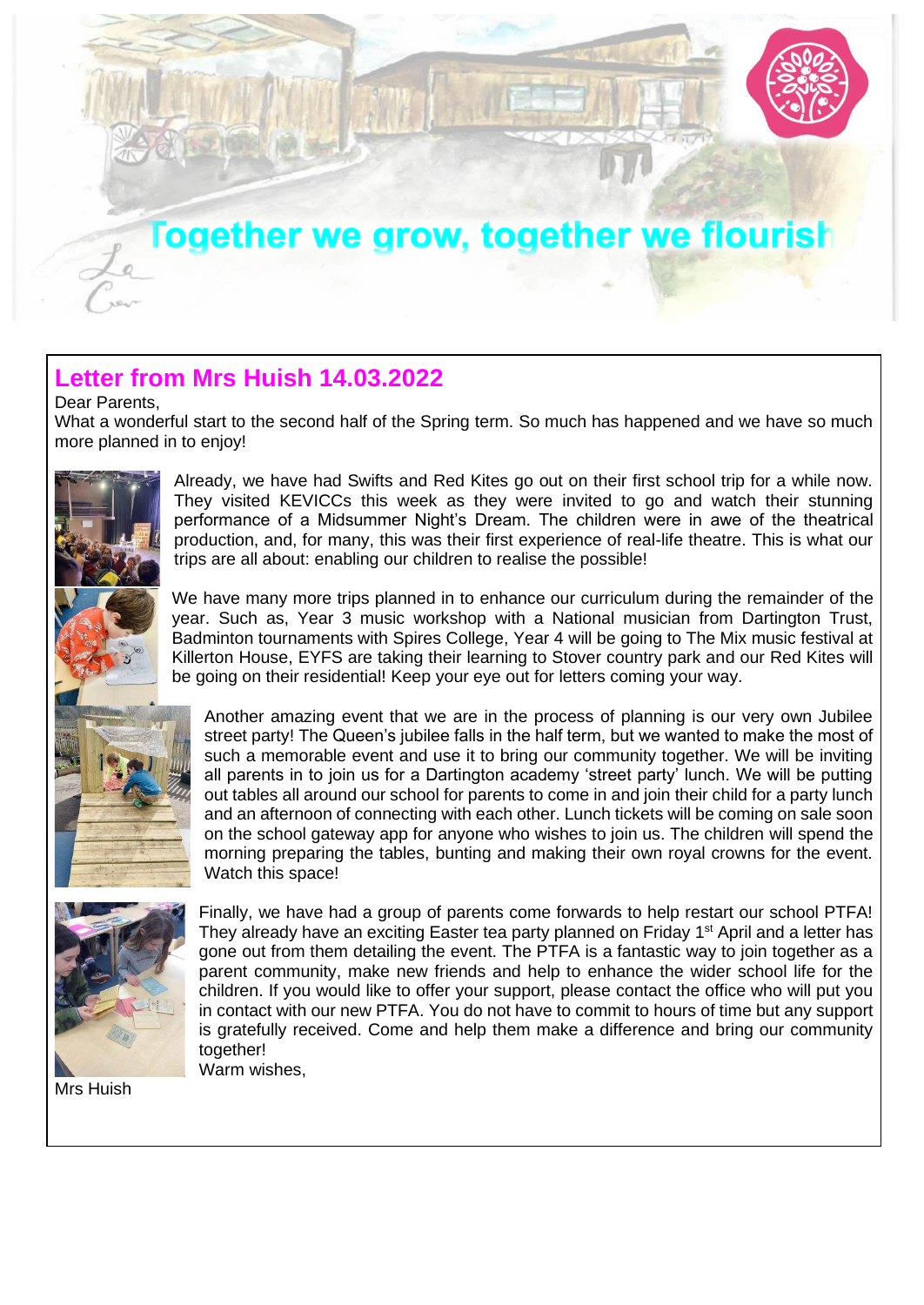## **Community News:** Fundraising for the Ukraine

As always, our school community cease to surprise me with their incredible compassion shown for others. We have had many of our parents and children who have been courageous advocates and have planned or are already raising money or collecting support for the Ukranian refugees. Stella gave me a beautiful note on the gate the other day to tell me how she had been raising money by selling things and collecting donations. She raised a good sum of money to send out to those who need it the most at this time.

Flora and Primrose are getting active again for charity. They decided between them to do another duathlon to raise funds to help those fleeing their homes. If you would like to help Primrose and Flora, here is the Just Giving page.

[:https://www.justgiving.com/fundraising/primroseandflora?utm\\_source=Sharethis&utm\\_medium=fundraisin](https://www.justgiving.com/fundraising/primroseandflora?utm_source=Sharethis&utm_medium=fundraising&utm_content=primroseandflora&utm_campaign=pfp-email&utm_term=edbd3adc76ac4bb1846692edb589bdef) [g&utm\\_content=primroseandflora&utm\\_campaign=pfp-](https://www.justgiving.com/fundraising/primroseandflora?utm_source=Sharethis&utm_medium=fundraising&utm_content=primroseandflora&utm_campaign=pfp-email&utm_term=edbd3adc76ac4bb1846692edb589bdef)

[email&utm\\_term=edbd3adc76ac4bb1846692edb589bdef.](https://www.justgiving.com/fundraising/primroseandflora?utm_source=Sharethis&utm_medium=fundraising&utm_content=primroseandflora&utm_campaign=pfp-email&utm_term=edbd3adc76ac4bb1846692edb589bdef)

Donating through JustGiving is simple, fast and totally secure. Once you donate, they'll send your money directly to UK for UNHCR, so it's the most efficient way to give - saving time and cutting costs for the charity.

## **Community News:** Raising Awareness of Alopecia

As you will already know from our school newsletters, we are always discussing our 'No Outsiders' ethos at Dartington. This is our mission to ensure that we have a truly inclusive school where all of our school family feel that they belong and are valued and respected. We take time each week to look at differences and how we can be more inclusive and accepting of others around us. Over the past week, Miss Barber has been working across the school going into classrooms and through a whole school assembly to raise the awareness of alopecia.

It was a real honour to speak with our children about the importance of understanding and accepting people's differences. Hair loss can be incredibly tricky for school aged children and to be in a position to raise alopecia awareness is such an honour. It was wonderful to hear the children's questions on this topic and to see the positive outlook of the minds of these young children, was simply beautiful. It was truly moving. Working closely with our brave pupil Zuzana, who also has alopecia has been wonderful. Last week I visited her class and we read a story called 'Hair in my Brush' written by a lovely 10-year-old girl who also explains her experience of what it was like in school when she lost her hair. As a class we all talked about how important it is to be kind to one another regardless of what differences we may have. 'Together We Grow, Together We Flourish' is Dartington's vision and values and what a perfect example to teach our young children the importance of understanding people's differences and to celebrate it.



#### **te:** Who are we welcoming to our school?

This term, we have welcomed Caroline Axford to our SEND support team. At the moment, she is based in Swifts class and is working with lots of children to make a difference. If you see her, please say hello! After Easter, we will be welcoming Mrs Calder back from her maternity leave. She will be returning part time to the Starlings class and job sharing with Mrs Ryan Carter. We cannot wait to welcome her back!